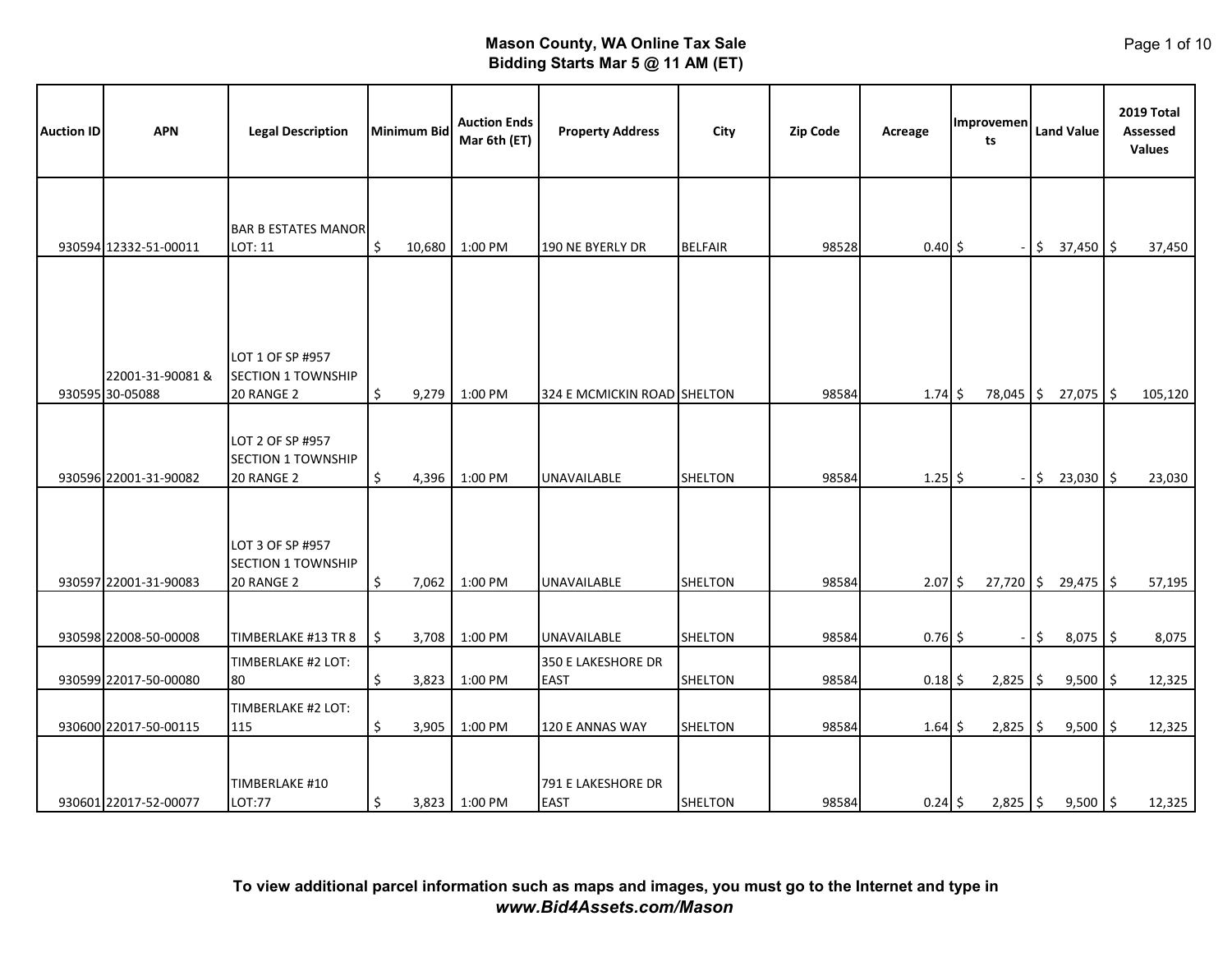| <b>Auction ID</b> | <b>APN</b>            | <b>Legal Description</b>                                                                                    | <b>Minimum Bid</b> |       | <b>Auction Ends</b><br>Mar 6th (ET) | <b>Property Address</b> | City           | Zip Code | Acreage      | Improvemen<br>ts |               | <b>Land Value</b> | 2019 Total<br>Assessed<br><b>Values</b> |
|-------------------|-----------------------|-------------------------------------------------------------------------------------------------------------|--------------------|-------|-------------------------------------|-------------------------|----------------|----------|--------------|------------------|---------------|-------------------|-----------------------------------------|
|                   | 930602 22025-14-02000 | PCL 1 OF BLA #06-76<br>PTN OF S 1/2 SE NE<br><b>SURVEY 33/112</b><br>SECTION 25,<br>TOWNSHIP 20, RANGE<br>2 | \$                 | 8,039 | 1:15 PM                             | UNAVAILABLE             | <b>SHELTON</b> | 98584    | $7.50\;$ \$  |                  | \$            | $55,340$ \$       | 55,340                                  |
|                   | 930603 22132-41-00010 | TR 1 OF GOVT LOT 3<br>PCL 1 OF BLA #89-95,<br>SECTION 32,<br>TOWNSHIP 21, RANGE<br>$\mathcal{P}$            | \$                 | 5,207 | 1:15 PM                             | UNAVAILABLE             | <b>SHELTON</b> | 98584    | $0.55$ \$    |                  | $\ddot{\phi}$ | 38,790 \$         | 38,790                                  |
|                   | 930604 22133-23-90131 | LOT A OF SP #860 PTN<br>TR 13 OF S 4/113,<br>SECTION 33,<br>TOWNSHIP 21, RANGE<br>$\overline{2}$            | Ŝ.                 | 5,668 | 1:15 PM                             | <b>UNAVAILABLE</b>      | <b>SHELTON</b> | 98584    | $2.54$ \$    |                  | \$            | 42,070 \$         | 42,070                                  |
|                   | 930605 22133-23-90132 | LOT B OF SP #860 PTN<br>TR 13 OF S 4/113,<br>SECTION 33,<br>TOWNSHIP 21, RANGE<br>2                         | \$                 | 5,126 | 1:15 PM                             | <b>UNAVAILABLE</b>      | <b>SHELTON</b> | 98584    | $1.49 \;$ \$ |                  | \$            | $34,985$ \$       | 34,985                                  |
|                   | 930606 22133-23-90133 | LOT C OF SP #860 PTN<br>TR 13 OF S 4/113,<br>SECTION 33,<br>TOWNSHIP 21, RANGE                              | \$                 | 5,114 | 1:15 PM                             | UNAVAILABLE             | SHELTON        | 98584    | $1.44 \;$ \$ |                  | \$            | 34,570 \$         | 34,750                                  |
|                   | 930607 22133-76-00120 | TR 12 OF SURVEY<br>4/113, SECTION 33,<br>TOWNSHIP 21, RANGE<br>$\overline{2}$                               | \$                 |       | 5,844 1:15 PM                       | <b>UNAVAILABLE</b>      | SHELTON        | 98584    | $5.00 \div$  |                  | $-1$ \$       | 39,880 \$         | 39,880                                  |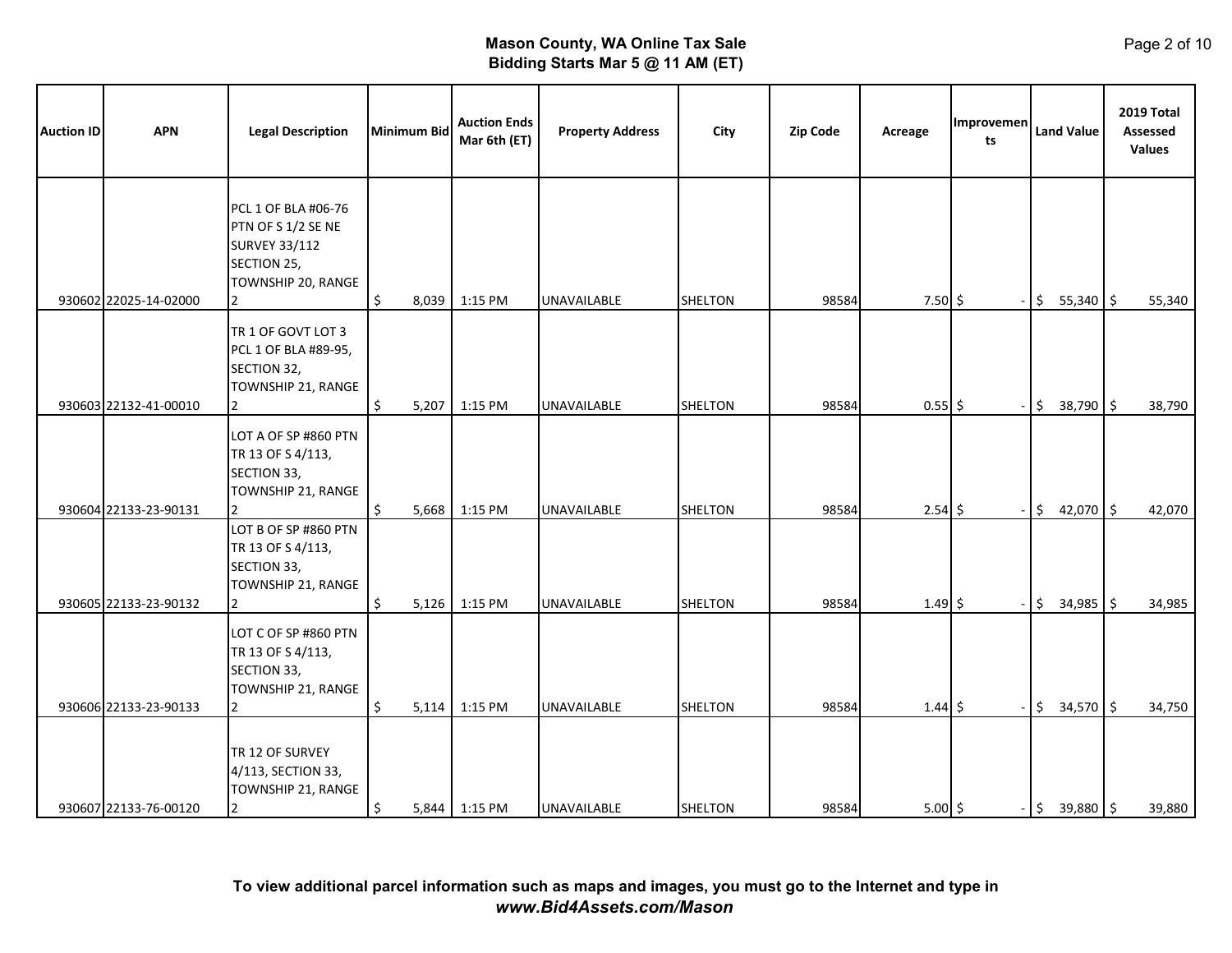| <b>Auction ID</b> | <b>APN</b>                                     | <b>Legal Description</b>                                                       | Minimum Bid                 | <b>Auction Ends</b><br>Mar 6th (ET) | <b>Property Address</b>             | City                             | <b>Zip Code</b> | Acreage                | Improvemen<br>ts | <b>Land Value</b>                | 2019 Total<br><b>Assessed</b><br><b>Values</b> |
|-------------------|------------------------------------------------|--------------------------------------------------------------------------------|-----------------------------|-------------------------------------|-------------------------------------|----------------------------------|-----------------|------------------------|------------------|----------------------------------|------------------------------------------------|
|                   |                                                | LOT: A OF SP #561 PTN<br>TR 11-A S 4/113,<br>SECTION 33,<br>TOWNSHIP 21, RANGE |                             |                                     |                                     |                                  |                 |                        |                  |                                  |                                                |
|                   | 930608 22133-76-90111                          |                                                                                | \$<br>4,875                 | 1:15 PM                             | UNAVAILABLE                         | <b>SHELTON</b>                   | 98584           | $1.00 \, \xi$          |                  | \$<br>$25,905$ \$                | 25,905                                         |
|                   | 930609 22206-53-00033                          | TAHUYA RIVER VALLEY<br>DIV #3 TR 33                                            | \$<br>3,795                 | 1:15 PM                             | 31 NE FIRWOOD PL                    | <b>TAHUYA</b>                    | 98588           | $0.29$ \$              |                  | $\ddot{\mathsf{S}}$<br>11,070 \$ | 11,070                                         |
|                   | 22206-53-00034<br>930610 &30-09212             | TAHUYA RIVER VALLEY<br><b>DIV #3 TR 34</b>                                     | Ŝ.<br>4,056                 | 1:30 PM                             | 41 NE FIRWOOD PL                    | <b>TAHUYA</b>                    | 98588           | $0.24$ \$              |                  | $$13,725$ \$                     | 13,725                                         |
|                   | 930611 22331-50-00034                          | COLLINS LAKE #1 TR 34   \$<br>N 360' OF E 1/2 SE SE                            | 6,637                       | 1:30 PM                             | 991 NE COLLINS LAKE<br><b>DRIVE</b> | TAHUYA                           | 98588           | $0.34$ \$              |                  | \$<br>$64,790$ \$                | 64,790                                         |
|                   |                                                | NW EX E 195', SECTION                                                          |                             |                                     |                                     |                                  |                 |                        |                  |                                  |                                                |
|                   | 930612 32017-24-00022<br>930613 32019-56-19001 | 17, TOWNSHIP 20,<br><b>NEEDHAM &amp; DAYS BLK:</b><br>19 LOT: 1-6              | Ś.<br>13,578<br>Ś.<br>3,421 | 1:30 PM<br>1:30 PM                  | 628 E MAPLE ST<br>UNAVAILABLE       | <b>SHELTON</b><br><b>SHELTON</b> | 98584<br>98584  | $0.35$ \$<br>$0.41$ \$ | $40,870$ \$      | $50,050$ \$<br>\$<br>$3,750$ \$  | 90,920<br>3,750                                |
|                   | 930614 32021-53-04027                          | <b>SHORECREST ADD</b><br>REPLAT BLK: 4 LOT: 27                                 | I\$<br>3,637                | 1:30 PM                             | UNAVAILABLE                         | <b>SHELTON</b>                   | 98584           | $0.24$ \$              | 2,750            | I\$<br>$6,200$ \$                | 8,950                                          |
|                   | 32029-12-00240 &<br>930615 30-05847            | TR 24 OF W 1/2 NE,<br>SECTION 29,<br>TOWNSHIP 20, RANGE<br>3                   | \$<br>7,792                 | 1:30 PM                             | 369 SE ARCADIA RD                   | <b>SHELTON</b>                   | 98584           | $0.92$ \$              | 28,295           | I\$<br>$36,450$ \$               | 64,745                                         |
|                   | 930616 32207-00-73002                          | N 200' OF S 4200' OF<br>TAX 1200, SECTION 7,<br>TOWNSHIP 22, RANGE<br>3        | \$                          | 4,283 1:30 PM                       | <b>UNAVAILABLE</b>                  | <b>TAHUYA</b>                    | 98588           | $0.00$ \$              |                  | $$17,000$ \$                     | 17,000                                         |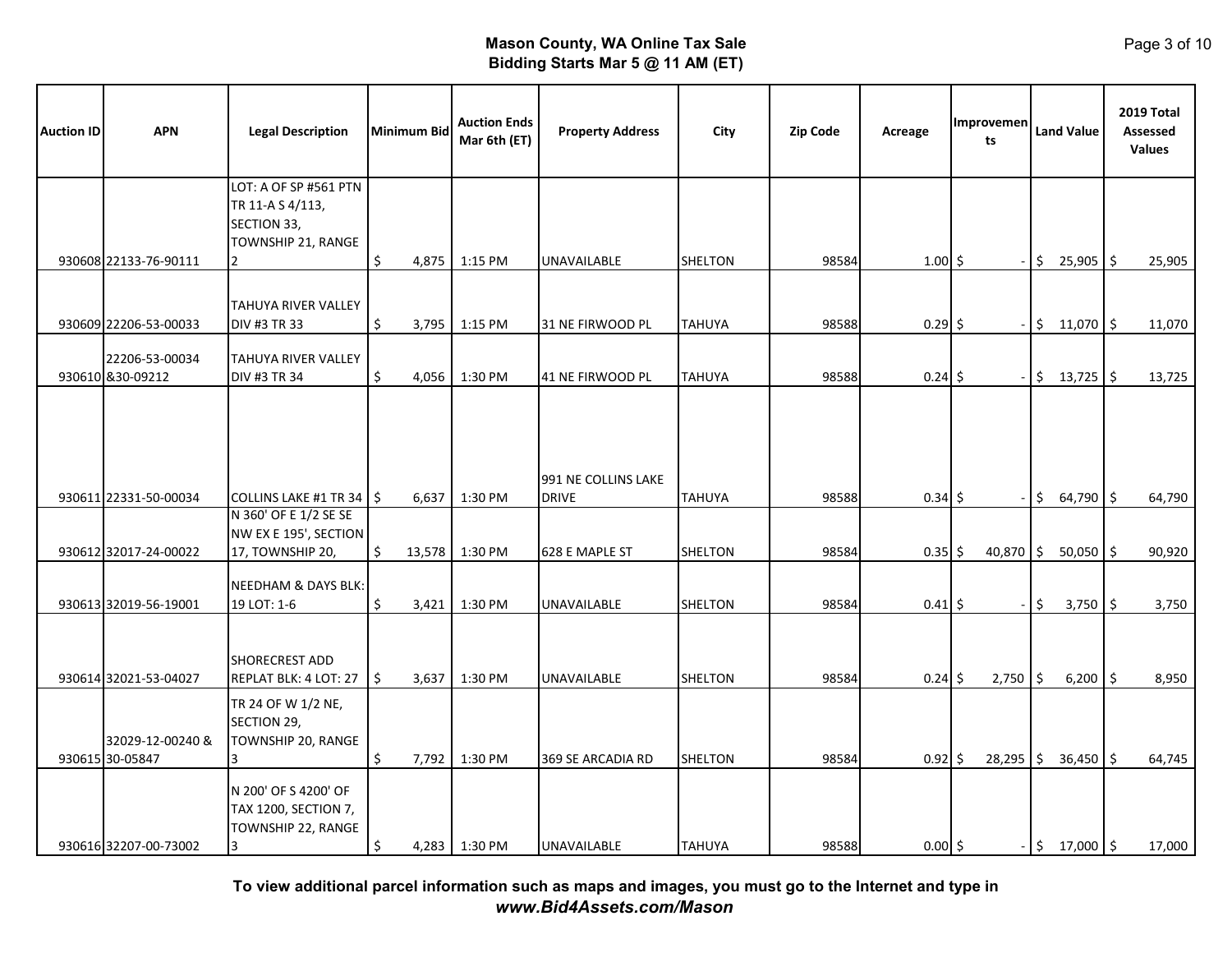| <b>Auction ID</b> | <b>APN</b>                          | <b>Legal Description</b>                                    |                      | <b>Minimum Bid</b> | <b>Auction Ends</b><br>Mar 6th (ET) | <b>Property Address</b>       | City        | Zip Code | Acreage   | <b>Improvemen</b><br>ts | <b>Land Value</b> | 2019 Total<br>Assessed<br><b>Values</b> |
|-------------------|-------------------------------------|-------------------------------------------------------------|----------------------|--------------------|-------------------------------------|-------------------------------|-------------|----------|-----------|-------------------------|-------------------|-----------------------------------------|
|                   | 930617 32309-50-01029               | <b>COLONY SURF 1 BLK:1</b><br>LOT: 29                       | \$                   | 4,200              | 1:30 PM                             | UNAVAILABLE                   | LILLIWAUP   | 98555    | $0.27$ \$ |                         | \$<br>$21,190$ \$ | 21,190                                  |
|                   | 930618 32309-50-01030               | <b>COLONY SURF 1 BLK:1</b><br>LOT: 30                       | $\boldsymbol{\zeta}$ | 4,220              | 1:45 PM                             | 30 N COLONY SURF DR LILLIWAUP |             | 98555    | $0.26$ \$ |                         | \$<br>20,920 \$   | 20,920                                  |
|                   |                                     |                                                             |                      |                    |                                     |                               |             |          |           |                         |                   |                                         |
|                   | 930619 32330-51-56001               | LILLIWAUP BLK: 56<br><b>LOTS 1-8</b>                        | \$                   | 5,282              | 1:45 PM                             | <b>UNAVAILABLE</b>            | LILLIWAUP   | 98555    | $0.00$ \$ |                         | \$<br>42,000 \$   | 42,000                                  |
|                   | 32401-51-00019 &<br>930620 30-02016 | <b>BEACON POINT DIV 2</b><br>LOT:19                         | \$                   |                    | 4,628 1:45 PM                       | 30 N BEACON LN                | LILLIWAUP   | 98555    | $0.28$ \$ | $10,515$ \$             | $20,550$ \$       | 31,065                                  |
|                   | 930621 32434-50-00083               | <b>OLYMPIC TRAILS LOT:</b><br>83 & 1/4 INT LOT E            | \$                   | 3,629              | 1:45 PM                             | 50 N SYLVESTER LANE           | LILLIWAUP   | 98555    | $0.27$ \$ |                         | \$<br>$9,460$ \$  | 9,460                                   |
|                   | 930622 32434-50-00084               | <b>OLYMPIC TRAILS LOT:</b><br>84 & 1/6 INT LOT E S<br>45/88 | \$                   | 4,115              | 1:45 PM                             | <b>UNAVAILABLE</b>            | LILLIWAUP   | 98555    | $0.27$ \$ | $10,730$ \$             | $9,460$ \$        | 20,190                                  |
|                   |                                     |                                                             |                      |                    |                                     |                               |             |          |           |                         |                   |                                         |
|                   |                                     |                                                             |                      |                    |                                     |                               |             |          |           |                         |                   |                                         |
|                   | 930623 51908-52-00249               | STAR LAKE #3 TR 249                                         | ۱\$                  |                    | 4,813 1:45 PM                       | 122 W FAIRWAY DR              | <b>ELMA</b> | 98541    | $0.21$ \$ | $12,630$ \$             | $6,500$ \$        | 19,130                                  |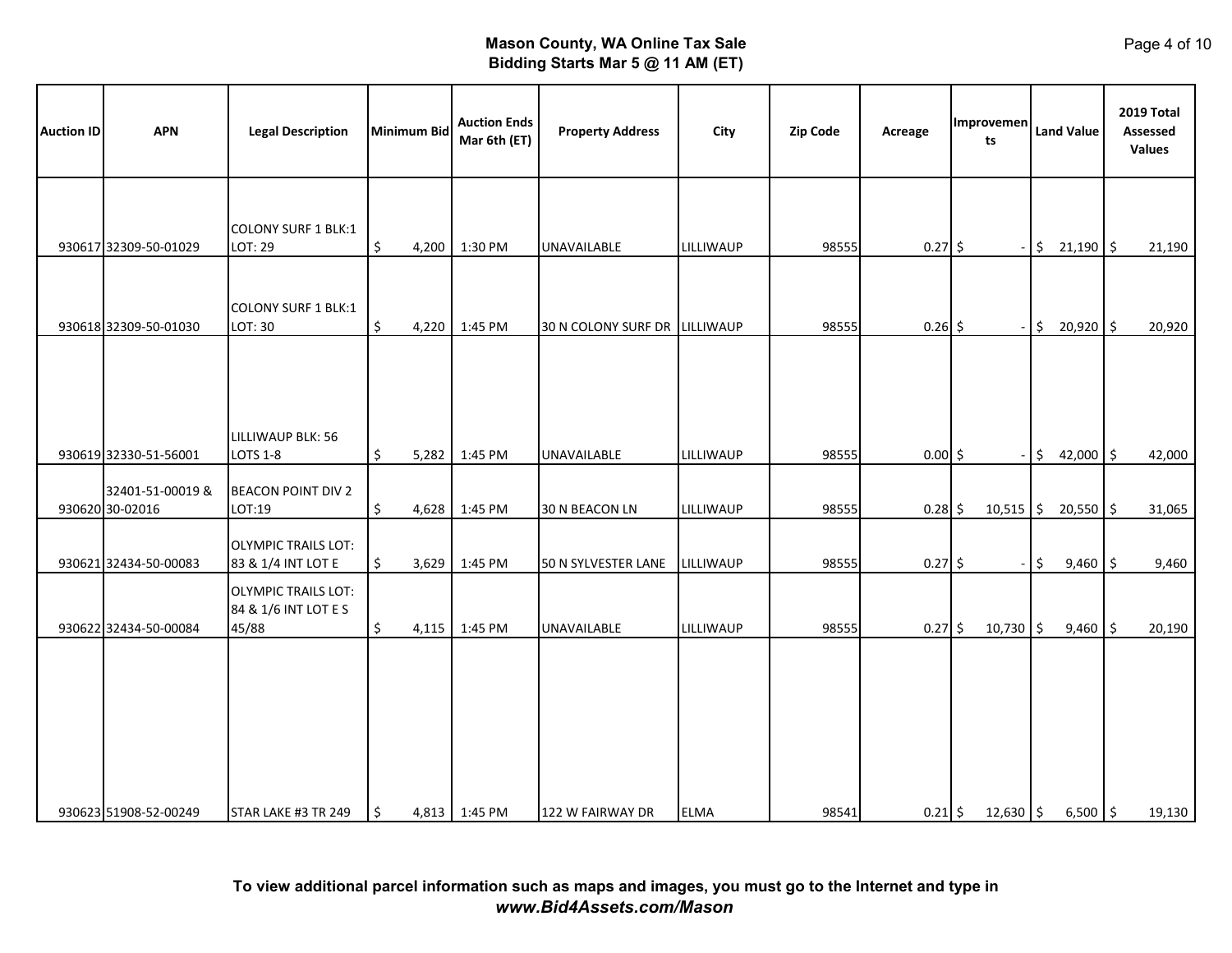| <b>Auction ID</b> | <b>APN</b>            | <b>Legal Description</b>          | Minimum Bid | <b>Auction Ends</b><br>Mar 6th (ET) | <b>Property Address</b> | City        | <b>Zip Code</b> | Acreage   | <b>Improvemen</b><br>ts |             |                     | <b>Land Value</b> |  | 2019 Total<br>Assessed<br><b>Values</b> |
|-------------------|-----------------------|-----------------------------------|-------------|-------------------------------------|-------------------------|-------------|-----------------|-----------|-------------------------|-------------|---------------------|-------------------|--|-----------------------------------------|
|                   |                       |                                   |             |                                     |                         |             |                 |           |                         |             |                     |                   |  |                                         |
|                   | 930624 51908-53-00030 | STAR LAKE #4 LOT:30               | \$<br>3,889 | 1:45 PM                             | <b>UNAVAILABLE</b>      | <b>ELMA</b> | 98541           | $0.18$ \$ |                         |             | $\ddot{\mathsf{S}}$ | $6,500$ \$        |  | 6,500                                   |
|                   | 930625 51908-53-00033 | STAR LAKE #4 LOT:33               | \$<br>5,179 | 1:45 PM                             | 955 W STAR LAKE DR      | <b>ELMA</b> | 98541           | $0.18$ \$ |                         | $11,000$ \$ |                     | $6,500$ \$        |  | 17,500                                  |
|                   |                       | LAKE ARROWHEAD #2                 |             |                                     |                         |             |                 |           |                         |             |                     |                   |  |                                         |
|                   | 930626 51917-51-00024 | <b>TR 24</b>                      | \$<br>3,691 | 2:00 PM                             | <b>UNAVAILABLE</b>      | <b>ELMA</b> | 98541           | $0.16$ \$ |                         | 2,500       | l\$                 | $4,000$ \$        |  | 6,500                                   |
|                   | 930627 51917-51-00030 | LAKE ARROWHEAD #2<br><b>TR 30</b> | \$<br>3,691 | 2:00 PM                             | <b>UNAVAILABLE</b>      | <b>ELMA</b> | 98541           | $0.18$ \$ |                         | 2,500       | \$                  | $4,000$ \$        |  | 6,500                                   |
|                   |                       | LAKE ARROWHEAD #2                 |             |                                     |                         |             |                 |           |                         |             |                     |                   |  |                                         |
|                   | 930628 51917-51-00034 | TRACT 34                          | \$<br>3,548 | 2:00 PM                             | <b>UNAVAILABLE</b>      | <b>ELMA</b> | 98541           | $0.26$ \$ |                         | 2,500       | l\$                 | $7,500$ \$        |  | 10,000                                  |
|                   | 930629 51917-51-00035 | LAKE ARROWHEAD #2<br>TRACT 35     | \$<br>3,593 | 2:00 PM                             | <b>UNAVAILABLE</b>      | <b>ELMA</b> | 98541           | $0.21$ \$ |                         | 2,500       | \$                  | $4,000$ \$        |  | 6,500                                   |
|                   | 930630 51917-51-00062 | LAKE ARROWHEAD #2<br>TRACT 62     | \$<br>3,691 | 2:00 PM                             | <b>UNAVAILABLE</b>      | <b>ELMA</b> | 98541           | $0.16$ \$ |                         | 2,500       | l\$                 | $4,000$ \$        |  | 6,500                                   |
|                   |                       | <b>LAKE ARROWHEAD #4</b>          |             |                                     | 31 W HAMMA HAMMA        |             |                 |           |                         |             |                     |                   |  |                                         |
|                   | 930631 51917-53-00043 | <b>TR43</b>                       | \$<br>4,170 | 2:00 PM                             | IDR.                    | <b>ELMA</b> | 98541           | $0.17$ \$ |                         | $2,500$ \$  |                     | $3,400$ \$        |  | 5,900                                   |
|                   | 930632 61930-51-00007 | RIVER HAVEN TR 7                  | \$<br>3,219 | 2:00 PM                             | 111 E HAVEN DR          | <b>ELMA</b> | 98541           | $0.20$ \$ |                         | 2,500       | S,                  | $515$ \$          |  | 3,015                                   |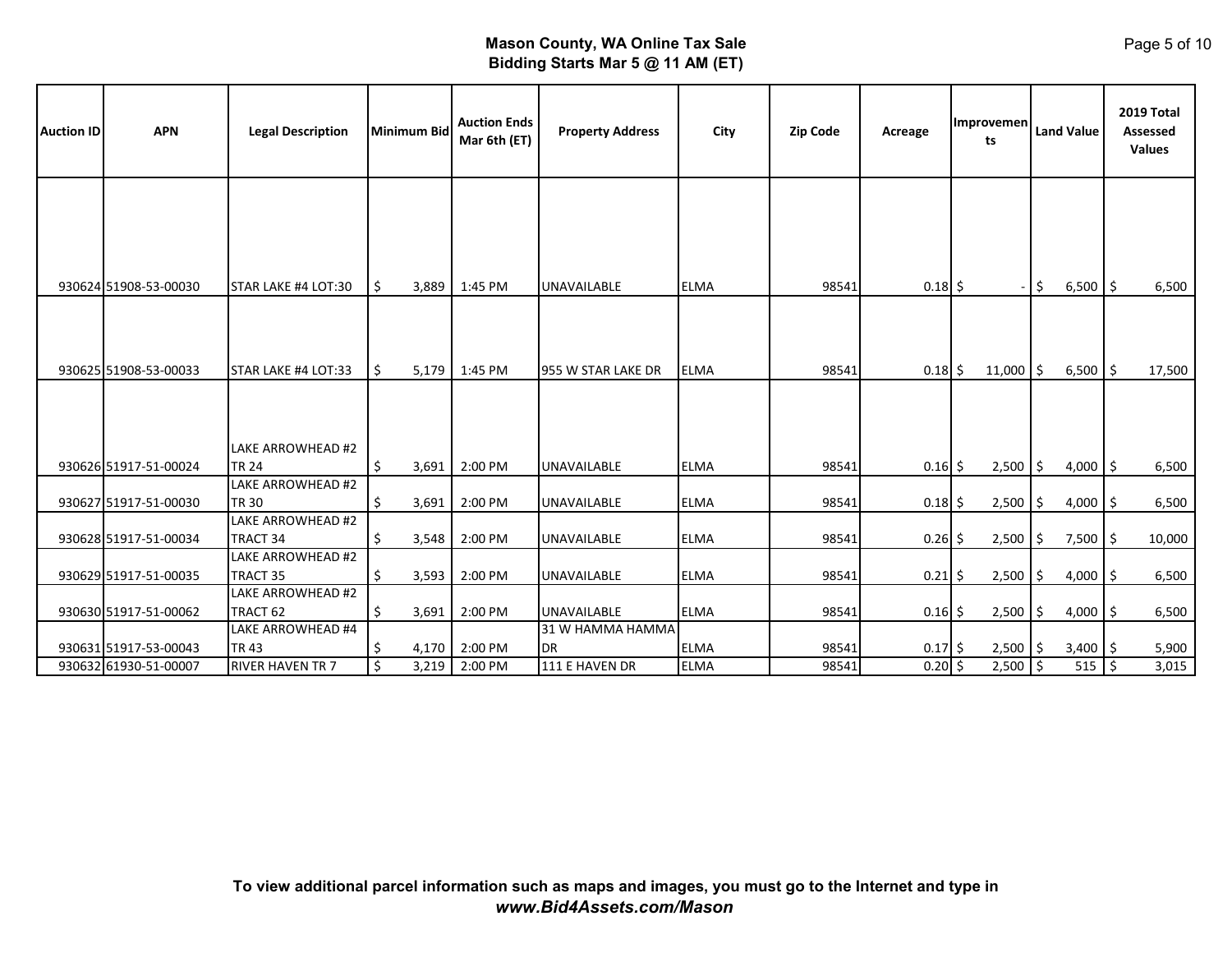| <b>Auction ID</b> | <b>APN</b>                          | <b>Tax Rate</b><br>Area | <b>IRS Liens</b> | <b>Additional Information</b>                                                                           |
|-------------------|-------------------------------------|-------------------------|------------------|---------------------------------------------------------------------------------------------------------|
|                   | 930594 12332-51-00011               | 276 NO                  |                  | MINIMUM BID INCLUDES<br>A MASON COUNTY<br>UTILITIES & WASTE LIEN                                        |
|                   | 22001-31-90081 &<br>930595 30-05088 | 182 NO                  |                  | <b>INCLUDES A 1981 28/48</b><br><b>FUQUA MOBILE HOME</b><br>SERIAL #6676 TITLE<br>ELIMINATED AF #553594 |
|                   | 930596 22001-31-90082               | 182 NO                  |                  |                                                                                                         |
|                   | 930597 22001-31-90083               | 182 NO                  |                  |                                                                                                         |
|                   | 930598 22008-50-00008               | 191 NO                  |                  |                                                                                                         |
|                   | 930599 22017-50-00080               | 191 NO                  |                  |                                                                                                         |
|                   | 930600 22017-50-00115               | 191 NO                  |                  |                                                                                                         |
|                   | 930601 22017-52-00077               | 191 NO                  |                  |                                                                                                         |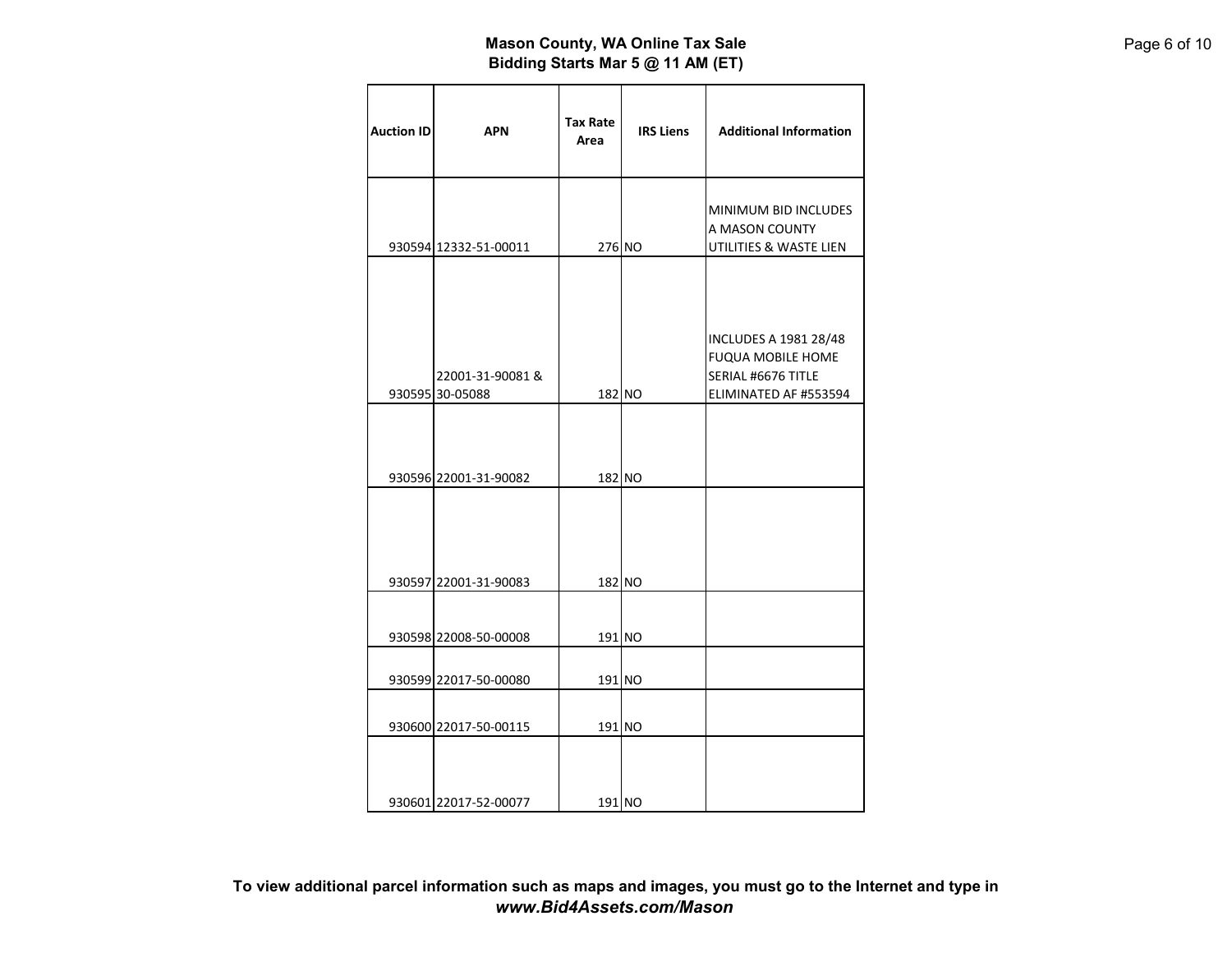| <b>Auction ID</b> | <b>APN</b>            | Tax Rate<br>Area | <b>IRS Liens</b> | <b>Additional Information</b> |
|-------------------|-----------------------|------------------|------------------|-------------------------------|
|                   |                       |                  |                  |                               |
|                   | 930602 22025-14-02000 | 179 NO           |                  |                               |
|                   |                       |                  |                  |                               |
|                   | 930603 22132-41-00010 | 182 NO           |                  |                               |
|                   | 930604 22133-23-90131 | 182 NO           |                  |                               |
|                   | 930605 22133-23-90132 | 182 NO           |                  |                               |
|                   |                       |                  |                  |                               |
|                   | 930606 22133-23-90133 | 182 NO           |                  |                               |
|                   | 930607 22133-76-00120 | 182 NO           |                  |                               |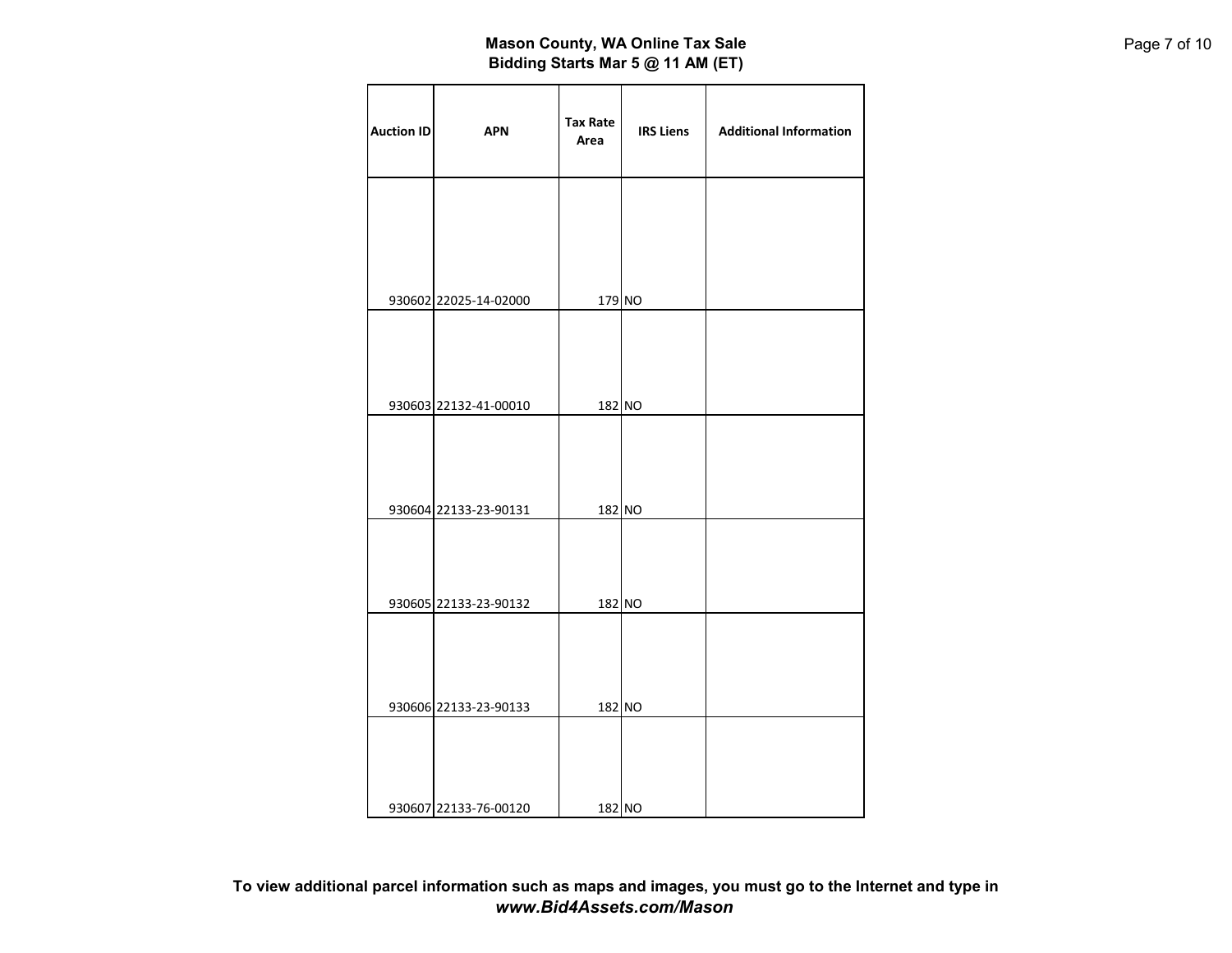| <b>Auction ID</b> | <b>APN</b>                          | Tax Rate<br>Area | <b>IRS Liens</b> | <b>Additional Information</b>                                                   |
|-------------------|-------------------------------------|------------------|------------------|---------------------------------------------------------------------------------|
|                   | 930608 22133-76-90111               | 182 NO           |                  |                                                                                 |
|                   | 930609 22206-53-00033               | 263 NO           |                  |                                                                                 |
|                   | 22206-53-00034<br>930610 & 30-09212 | 263 NO           |                  | <b>INCLUDES A 1980 14/56</b><br>DIPLOMAT MOBILE HOME<br><b>SERIAL #9481</b>     |
|                   |                                     |                  |                  |                                                                                 |
|                   | 930611 22331-50-00034               |                  | 262 YES          |                                                                                 |
|                   | 930612 32017-24-00022               | 132 NO           |                  |                                                                                 |
|                   | 930613 32019-56-19001               |                  | 1 NO             |                                                                                 |
|                   | 930614 32021-53-04027               | 191 NO           |                  |                                                                                 |
|                   | 32029-12-00240 &<br>930615 30-05847 |                  | 70 NO            | <b>INCLUDES A 1976 14/72</b><br><b>FOUR SEASONS MOBILE</b><br>HOME SERIAL #S280 |
|                   | 930616 32207-00-73002               | 259 NO           |                  | <b>TIDELANDS ONLY</b>                                                           |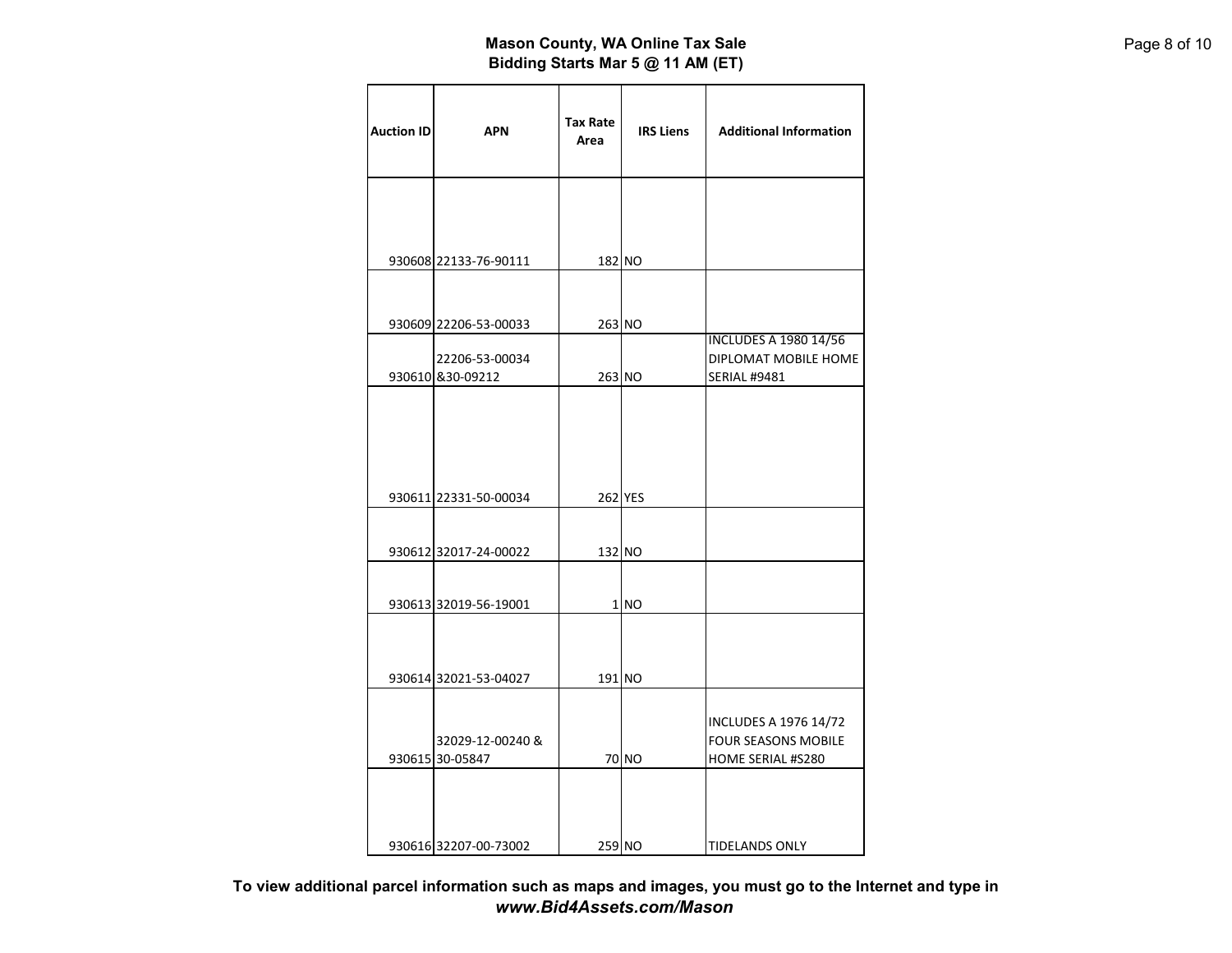| <b>Auction ID</b> | <b>APN</b>            | <b>Tax Rate</b><br>Area | <b>IRS Liens</b> | <b>Additional Information</b>                      |
|-------------------|-----------------------|-------------------------|------------------|----------------------------------------------------|
|                   |                       |                         |                  |                                                    |
|                   | 930617 32309-50-01029 | 311 NO                  |                  |                                                    |
|                   |                       |                         |                  |                                                    |
|                   | 930618 32309-50-01030 | 311 NO                  |                  |                                                    |
|                   |                       |                         |                  |                                                    |
|                   |                       |                         |                  |                                                    |
|                   |                       |                         |                  |                                                    |
|                   | 930619 32330-51-56001 |                         | 315 NO           | <b>TIDELANDS ONLY</b>                              |
|                   | 32401-51-00019 &      |                         |                  | <b>INCLUDES A 1963 38/8</b><br>SPARTAN MOBILE HOME |
|                   | 930620 30-02016       |                         | 333 NO           | TPO #00035                                         |
|                   |                       |                         |                  |                                                    |
|                   | 930621 32434-50-00083 | 333 NO                  |                  |                                                    |
|                   |                       |                         |                  |                                                    |
|                   | 930622 32434-50-00084 | 333 NO                  |                  |                                                    |
|                   |                       |                         |                  |                                                    |
|                   |                       |                         |                  |                                                    |
|                   |                       |                         |                  |                                                    |
|                   |                       |                         |                  |                                                    |
|                   |                       |                         |                  |                                                    |
|                   |                       |                         |                  |                                                    |
|                   | 930623 51908-52-00249 | 111 NO                  |                  |                                                    |